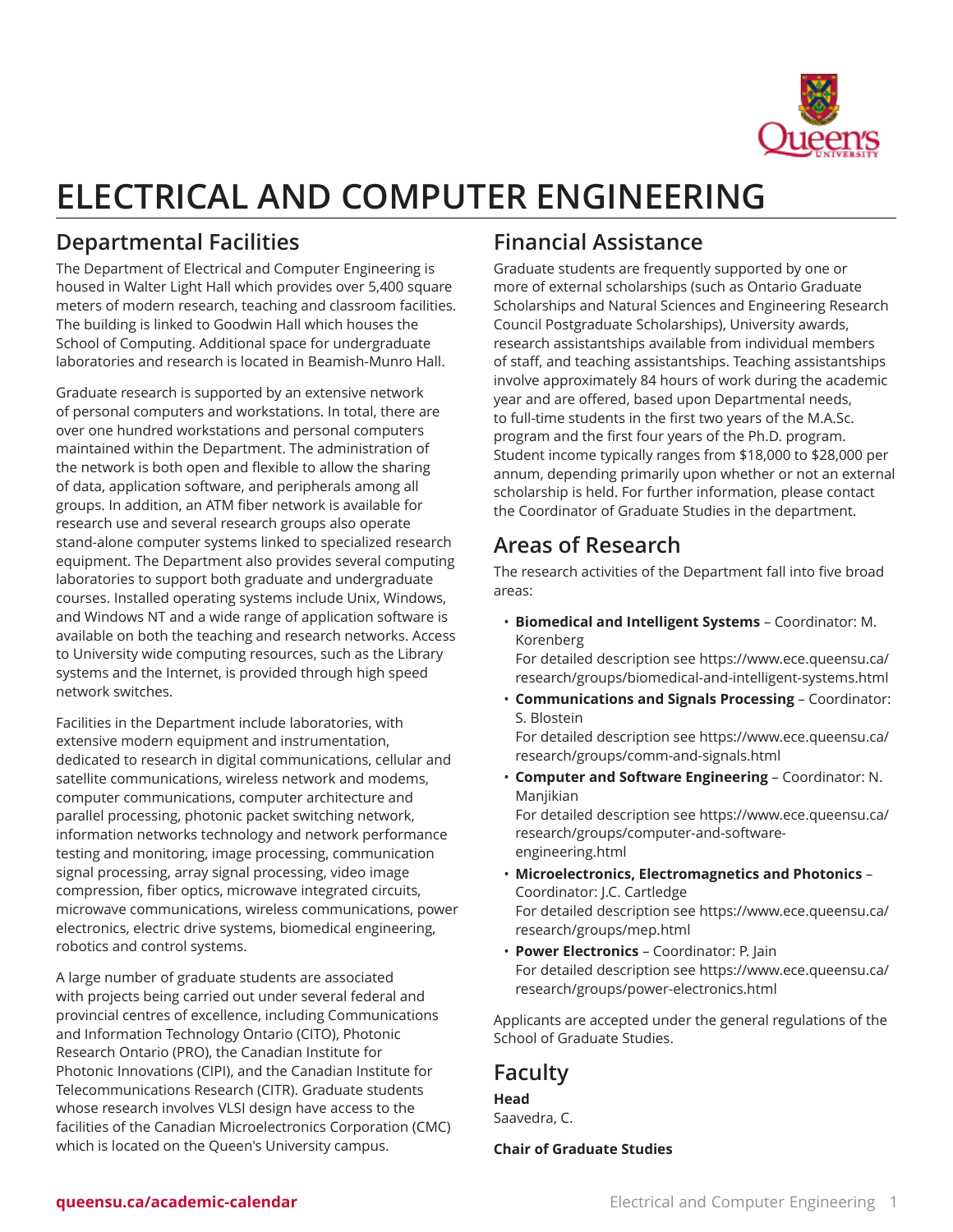

Liu, Y.-F.

#### **Professor**

Afsahi, A., Blostein, S.D., Bakhshai, A., Chan, W.Y.G., Dean, T.R., Frank, B., Freundorfer, A.P., Gazor, S., Greenspan, M., Hashtrudi-Zaad, K., Jain, P., Kim, I.-M., Korenberg, M.J., Liu, Y.- F., Morin, E.L., Rudie, K., Saavedra, C., Yam. S.,Yousefi, S., Zou, Y.

#### **Associate Professor**

Manijikian, N.

#### **Assistant Professor**

Alam, M., Ameri, S.K., Eren, S., Etemad, A.

#### **Professor Emeritus**

Cartledge, J.C., Eastham, A.R., Sen, P.C.

#### **Cross-Appointed**

Alajaji, F., Antar, Y.M.M., Fichtinger, G., Hassanein, H.S., Marshall, J., Mousavi, P., Noureldin, A., Troje, N., Zulkernine, M.

#### **Adjunct Faculty**

Pan, S.

# **Programs of Study**

#### **Master's Degrees**

#### **Master of Applied Science (M.A.Sc.)**

This is a thesis/research based Master's program. The minimum requirement are a research thesis, a seminar course, and 4 term-length graduate-level courses, of which two courses must be selected from graduate courses offered by the Department of Electrical and Computer Engineering. One term length senior (400-series) undergraduate course, OR one combined undergraduate/graduate course (also known as a double numbered 400/800 course) may be accepted as the equivalent of a graduate course from any discipline for an M.A.Sc. student provided that

a) the course is approved by the student's supervisor and b) the student has not received credit for a similar course in their Bachelor's program.

All students must attend department seminars to complete ELEC 891, the mandatory seminar series course. The requirements are set at the Department's discretion according to the student's background.

The supervisor(s) and department must approve all programs of study.

#### **Master of Applied Science (M.A.Sc.) with a Field of Study in Artificial Intelligence**

This is a thesis/research based Master's program with a Field of Study in Artificial Intelligence. The minimum requirements of the Field of Study in Artificial Intelligence are:

- Take a minimum of two courses from the list of AI-related courses, including ELEC 825
- Take up to two more graduate-only courses as required in the MASc program
- Complete an AI-related MASc thesis
- Complete other requirements including taking the graduate seminar course and the non-credit AI Ethics and Society course

List of AI-related courses:

- ELEC 823 Signal Processing
- ELEC 825 Machine Learning and Deep Learning
- ELEC 874 Computer Vision
- ELEC 879 Wearable and IoT Computing
- ELEC 880 Machine Learning for Natural Language Processing

The student must attend departmental seminars to complete ELEC 891, the mandatory seminar series course. The requirements are set at the Department's discretion according to the student's background.

The supervisor(s) and department must approve all programs of study.

**Master of Engineering (M.Eng.) (Non-Thesis Option)** The requirements for this program are 8 term length courses. At least 4 term length courses must be taken from the Department of Electrical and Computer Engineering and be entered as primary on the registration form. A maximum of 2 term length 400 series undergraduate courses or double number 400/800 level courses or a combination thereof may be taken provided that:

a) the courses are approved by the student's supervisor or graduate coordinator and

b) the student has not received credit for similar courses in their Bachelor's program.

When:

a) 2 term-length 400 series undergraduate courses, b) one 400 series undergraduate and one double number 400/800 graduate level courses, or c) two double number 400/800 graduate level courses are

taken,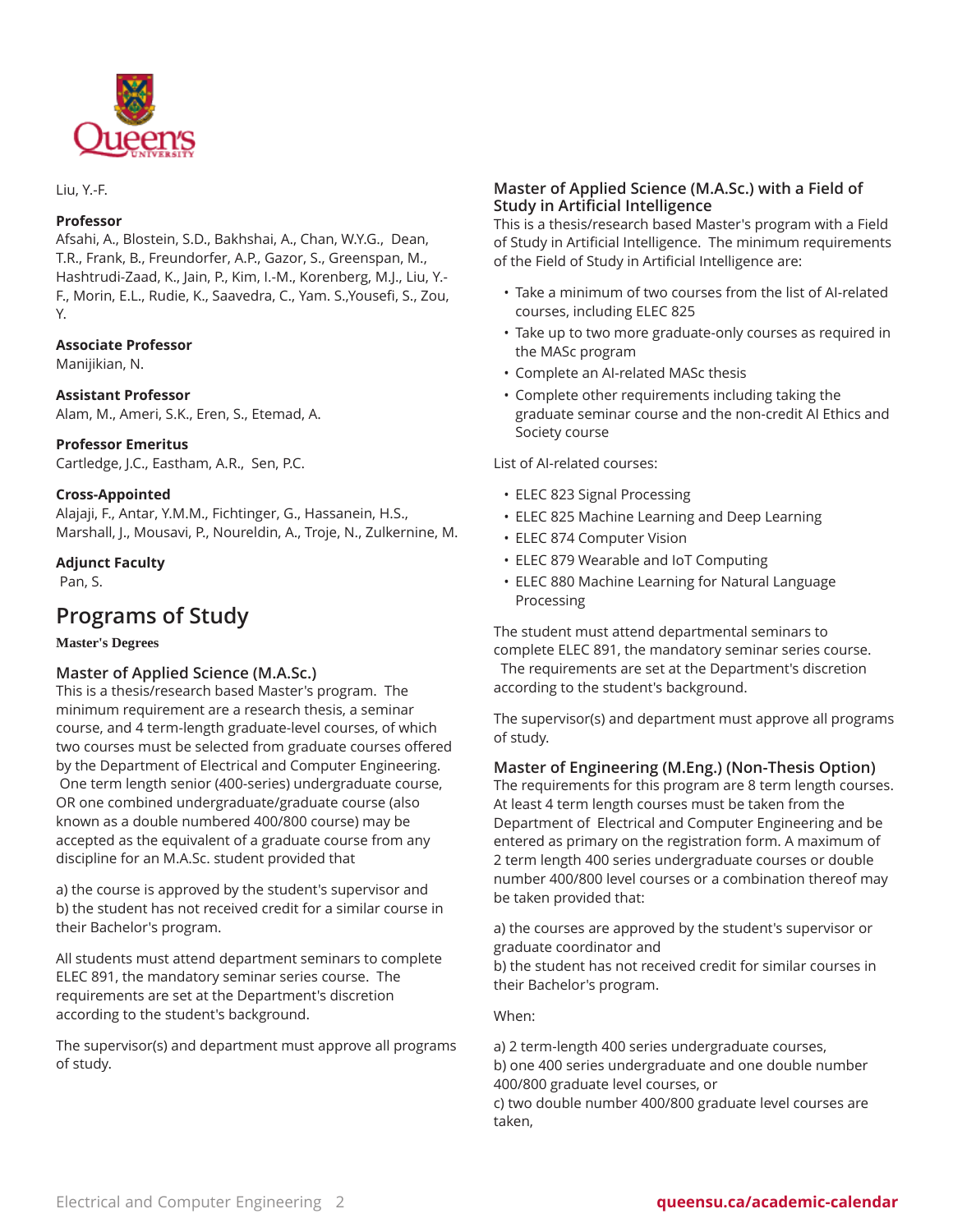

the remaining courses must be graduate level courses and must not be combined undergraduate/graduate courses (also known as a double numbered 400/800 graduate level courses).

All the course selections must be approved by the Department.

These courses must be selected as follows:

- 1. Four term-length graduate courses must be courses offered in the Department.
- 2. Two of the courses in (1) may be replaced by ELEC 898- M.Eng. Project.
- 3. Normally, the remaining courses may be chosen from courses listed by the Department, or from courses offered by another department in Queen's University, or from Royal Military College.
- 4. The student must select at least one course that contains a project if not selecting the project course ELEC 898. A list of courses containing a project is maintained by the department.

Students must also take the non-credit seminar course ELEC 891.

#### **Master of Engineering (M.Eng.) with Industrial Internship field**

The M.Eng. with Industrial Internship field in Electrical and Computer Engineering requires students to take six termlength lecture-based courses, up to two of which can be fourth-year undergraduate courses. In addition, internship students take two term-length internship project courses (ELEC 895 and ELEC 896), for a total of eight courses. Students must also take the non-credit seminar course ELEC 891.

Further, the courses must be selected as follows:

- 1. ELEC 895 and ELEC 896;
- 2. At least two term-length graduate courses must be courses offered in the Department;
- 3. Normally, the remaining lecture-based courses may be chosen from courses listed by the Department, or from courses offered by another department in Queen's University, or from the Royal Military College.

If a student decides not to take ELEC 896, then they must take a total of seven term length lecture-based courses. This situation could arise for example if the duration of the internship job was only 4 months.

## **Doctor of Philosophy (Ph.D.)**

During the first term, the Department in consultation with the student's supervisor(s) establish an Internal Thesis Committee consisting of the supervisor(s), an internal

examiner, as well as a department representative. At this time, an area of research is chosen. The internal examiner should have expertise close to the candidate's general research area. The requirements to be fulfilled include a minimum of 4 term-length graduate courses beyond the Master's degree, a two-part comprehensive examination, the seminar course ELEC 891, satisfactory research progress and a thesis.

One of the graduate courses must be taken from outside the Department. One of the graduate courses must be taken inside the Department. Only 1 course may be a combined undergraduate/graduate course (also known as a double numbered 400/800 course).

For students who received a Master's from this department and in the same area of study, the minimum course requirements shall be decided in consultation with the PhD Advisory Committee and approved by the Department Head or Graduate Coordinator.

The supervisor(s) and the Department must approve all programs of study.

All Ph.D. candidates will take a comprehensive examination administered in two parts by the candidate's thesis committee. Part I deals with the candidate's background in his/her chosen area of research. Part II consists of the candidate's thesis proposal. The Ph.D. Part I report must be submitted to the Department within 10 months of the start of the program, and the Ph.D. Part I Comprehensive Examination should be held no later than two months from the report submission date. An external/internal examiner (outside ECE Department, within Queen's University) is added to the Internal Thesis Committee to form the Ph.D. Supervisory Committee for Part II. The Ph.D. Part II report must be submitted to the Department within 22 months of the start of the program, and the Ph.D. Part II Comprehensive Examination should be held no later than two months from the report submission date. After the successful completion of Part II, thesis research progress is reported by the candidate and reviewed by the Ph.D. Supervisory Committee annually.

# **Courses**

All courses except ELEC 898 , ELEC 899 and ELEC 999 are 3.0 credit units. Not all courses are offered every year.

#### **APSC 801 Master of Engineering Foundations**

An introduction to the Master of Engineering (MEng) graduate studies program at Queen's University. The course provides students with essential administrative information, an introduction to information literacy within the Faculty of Engineering and Applied Science, as well as an overview of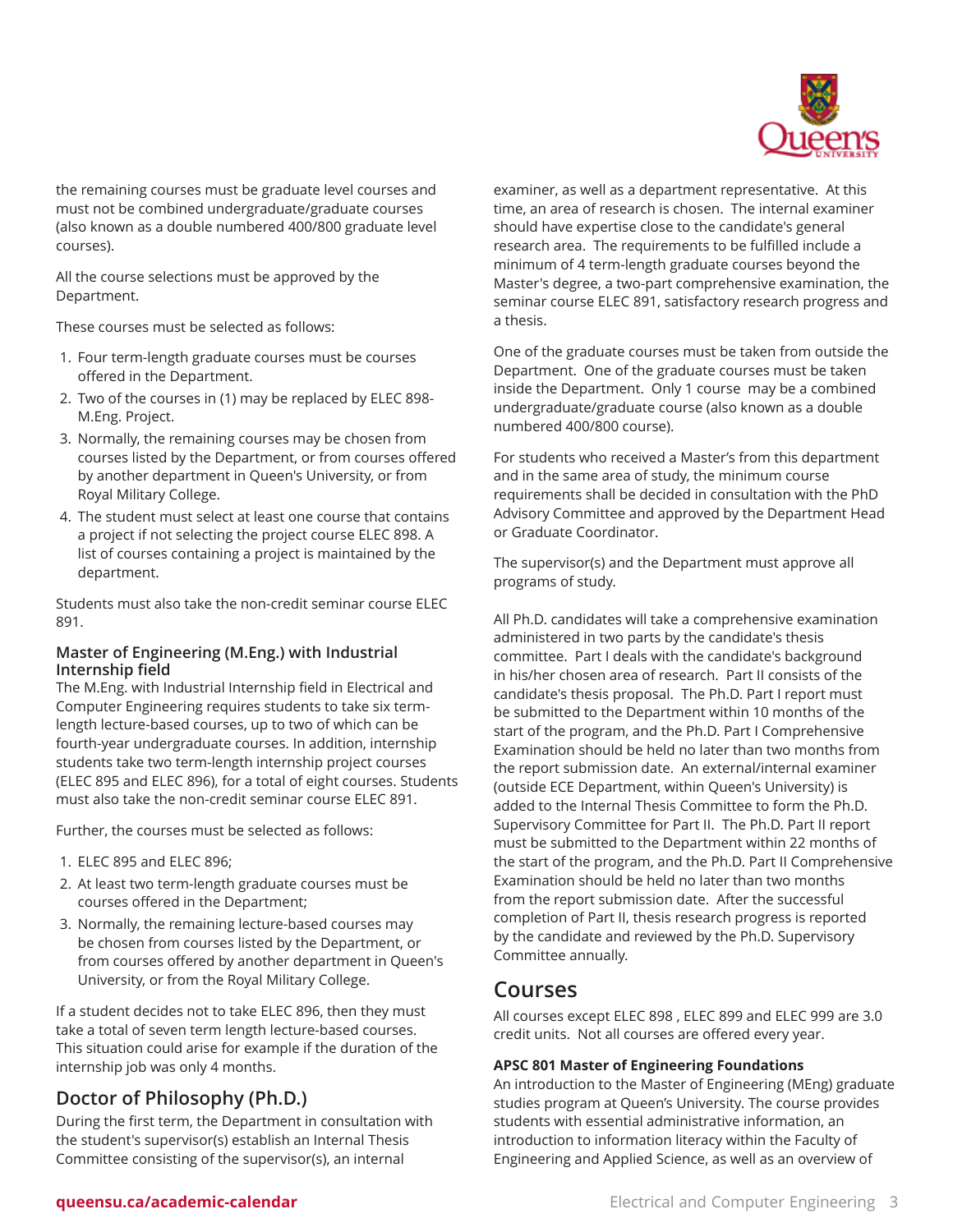

the various support services on campus. Additionally, the course contains several modules on professional and career skills. This non-credit course is comprised of a number of individual modules, and its completion may be a requirement to graduate from the MEng program. Graded on a Pass/Fail basis.

Prerequisite: Enrolment in the MEng program. Exclusion: Students not enrolled in the MEng program.

#### **APSC 810 Teaching and Learning in Engineering**

This course is an introduction to learning principles and effective teaching in engineering, intended to prepare for roles like teaching assistant, university course instruction, or training in engineering industry. The course includes relevant theories of teaching and learning with practical elements like classroom management, designing sessions and assessments, signature engineering teaching approaches, and using digital pedagogies. In Electrical and Computer Engineering, this course can be taken as a secondary (additional) course, or as an audited course, but will not count towards the coursework requirement of any graduate degree.

#### **APSC 812 AI Ethics and Society**

This course investigates the ethical implications of Artificial Intelligence (AI) as a social, technological and cultural phenomenon. Given the increasing use of intelligent systems for decision-making and autonomous control, it is essential that designers and developers are aware of the ethical and social implications that AI can have. The course materials will examine fundamental ethical principles related to the application of AI and investigate its influence in a number of industries including self-driving vehicles, healthcare, law and defense. The course will also examine the delicate balance between innovations in AI versus regulation, privacy, and individual rights. This course is graded on a Pass/Fail basis. This is a required course for Master of Applied Science students in the field of study in Artificial Intelligence in the Department of Electrical and Computer Engineering. Students in other graduate programs in the Department of Electrical and Computer Engineering must consult with the Department to confirm if this course will count towards the coursework requirement of their graduate degree.

#### **APSC 877 Engineering Project Management**

The course will examine the essential skills and knowledge required for effective engineering project management. The foundational principles of project management including integration, scope, cost, time, human resources, stakeholders and procurement are examined. The course will be delivered online. In Electrical and Computer Engineering, this course can be taken as a secondary (additional) course, or as an audited course, but will not count towards the coursework requirement of any graduate degree.

Exclusions: MECH 896, APSC 223

#### **APSC 888 Engineering Innovation and Entrepreneurship**

This course will help learners from across engineering develop an entrepreneurial mindset capable of turning problems into opportunities. Learners will investigate the relationships between innovation and industrial dynamics, and seek to understand the fundamental forces that drive the science and technology industries' evolution and industry life cycles. In Electrical and Computer Engineering, this course can be taken as a secondary (additional) course, or as an audited course, but will not count towards the coursework requirement of any graduate degree. Exclusions: CHEE 410

#### **APSC 896 Engineering Leadership**

The course is designed to develop a range of leadership skills essential for engineering professional practice. Students will explore their own leadership abilities and develop their competencies in areas such as managing conflict, team dynamics and developing others. The course content will be presented through lectures, case studies, panel discussions and other active learning activities. In Electrical and Computer Engineering, students in the M.Eng. program can take APSC-896 as a primary course toward their program requirements. For students in the M.A.Sc. or Ph.D. program in Electrical and Computer Engineering, APSC 896 can be taken as a secondary (additional) course, but the course will not count towards the coursework requirement of the M.A.Sc. or Ph.D.

#### **ELEC 823 Signal Processing**

This course covers basic topics in statistical signal processing and machine learning with applications in speech, communication, and biomedical signal processing. The student is assumed to be familiar with digital signal processing rudiments such as discrete Fourier transforms and design and analysis of digital filters. Topics covered include: spectral modeling, linear prediction, optimal filtering, adaptive filters, Bayesian inference, linear models, support vector machines, neural networks, and hidden Markov models.

#### **ELEC 825 Machine Learning and deep learning**

Basic machine learning concepts in supervised and unsupervised learning; discriminative and generative models; backpropagation, FFN, CNN, RNN, autoencoders; regularization technologies; attention-based models, Transformer, Capsule Networks; pretraining and selfsupervised models; Generative Adversarial Networks (GANs), variational autoencoders; applications. Three term hours. Lectures. X. Zhu

PREREQUISITE: ELEC 326 or equivalent, or permission of the instructor.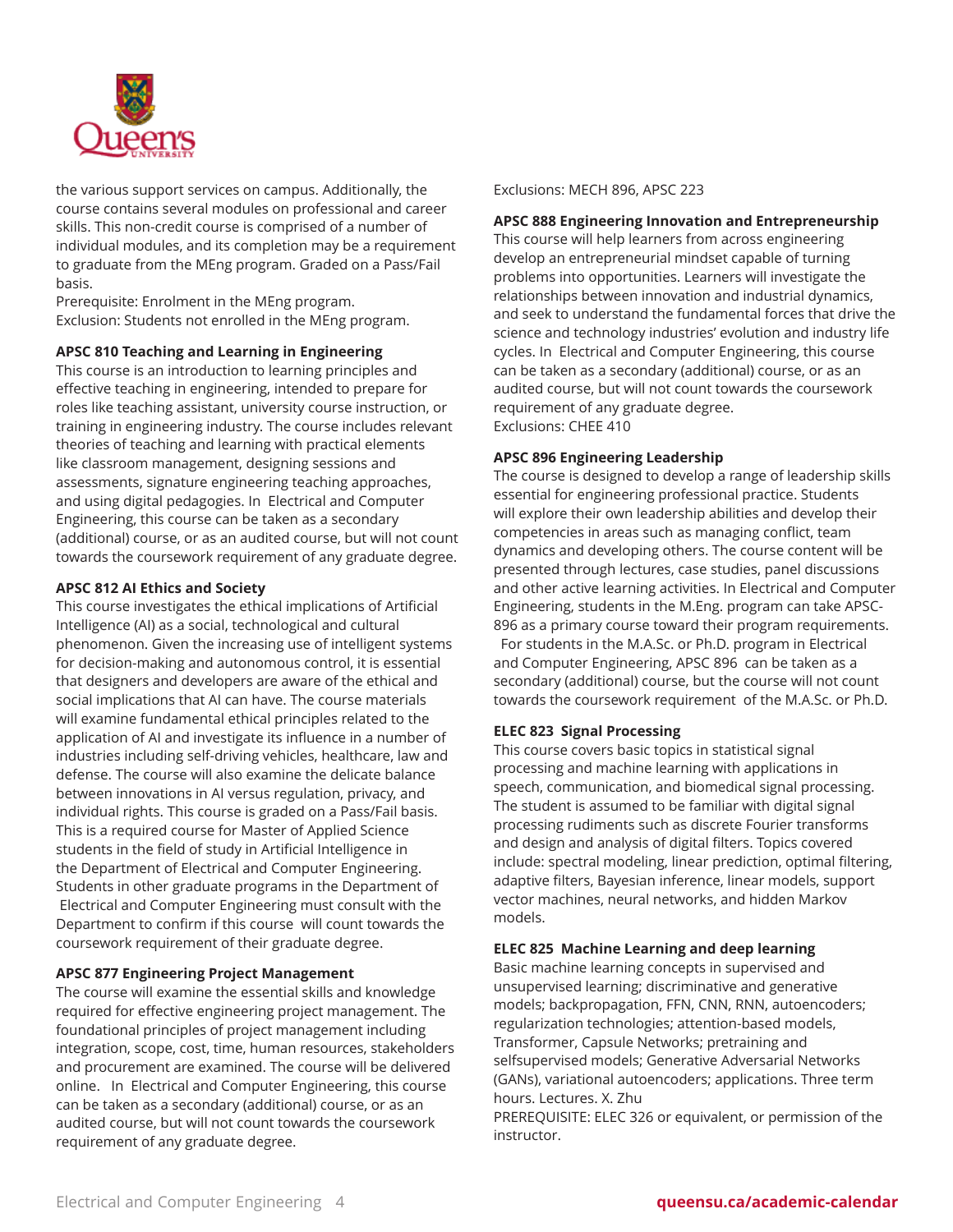

#### **ELEC 827 Multimedia Signal Processing**

Study of multimedia signal processing for network mediated human-human communication and human machine interaction (HMI). Topics covered include: overview of multimedia applications and processing functions; speech production; human auditory and speech perception; image formation; human visual perception; perceptual quality and user experience modeling; speech and image analysis and synthesis methods; lossless and lossy compression techniques; coding for communication and storage; sensing modalities for HMI; machine learning algorithms for information extraction and understanding.Three-term-hours; lectures. Permission of instructor. G. Chan.

#### **ELEC 830 Emerging Technologies in power grid**

Renewable energy generation; wind and Photovoltaic energy conversion; energy storage; distributed energy generation; hybrid systems; Power electronics interfaces and control. Grid- connected distributed sources. Stand-alone operation of distributed sources and micro-grid systems. System protection. Economical dispatch. Centralized and decentralized control. Smart grid.

#### **ELEC 831 Power Electronics**

Fundamentals of loss-less switching techniques: zero-voltage switching, zero-current switching. Resonant converters: series, parallel and series-parallel topologies; Soft-switching converters: natural and auxiliary commutation converter topologies; Control techniques: variable frequency, phaseshift and hybrid control. Applications to single-phase threephase and multi-level converters. Special emphasis will be placed on the design techniques using practical examples. PREREQUISITE: ELEC 431 or permission of instructor.

#### **ELEC 832 Modeling and Control of Switching Power Converters**

This course covers the modeling and control techniques for switching power converters. Small signal models and large signal models will be presented. Peak current mode control and average current mode control for switching power converters will be investigated. System stability issues when several power supplies are connected together are investigated and solutions are presented and analyzed. Digital control techniques, using FPGA or DSP, will be investigated and analyzed. Conventional fuzzy logic control and improved version of fuzzy logic control will be analyzed in detail. Sliding mode control and sliding mode like control will be analyzed. Digital control techniques for AC-DC converter with power factor correction will be analyzed. It is expected the students will do a project based one or more of the above mentioned techniques. Three term-hours, lectures, fall. Y.F. Liu.

This course covers various power electronics technologies for micro-grids, nano-grids and energy harvesting systems. In this course various types of micro-grids will be covered (e.g., AC microgrids, hybrid micro-grids, and DC micro-grids), along with their respective architectures and control systems. PREREQUISITES: ELEC 431 and ELEC 443, or equivalent, or permission of the instructor.

#### **ELEC 835 Nonlinear Control for Power Electronics**

This course provides an overview of advanced nonlinear control and its application in power electronics. It covers mathematical background and major topics in this area. Students will be introduced to the rigorous mathematical background for nonlinear systems particularly differential geometry. Then, the design of nonlinear control systems will be covered for power electronics applications. PREREQUISITES: ELEC 431 (Power Electronics) or equivalent or permission of the instructor, and ELEC 443 (Linear Control Systems) or equivalent.

#### **ELEC 837 High Power Electronics**

Introduction. Power semiconductor devices. Line- and force-commutated converters. High power ac/dc and dc/ac converter structures and switching techniques. Principles of HVDC and HVAC systems. Large and small scale stabilities, sub-synchronous resonances, inter-area oscillations, voltage sags, and harmonic instability. Voltage, power angle, and impedance control, phase balancing, and power factor correction by means of solid-state power converters. Flexible AC Transmission Systems (FACTS). Three term hours; lectures, Winter. A. Bakhshai

#### **ELEC 841 Nonlinear Systems: Analysis and Identification**

Analytical methods for nonlinear systems; nonlinear difference equation models: functional expansions and Volterra, Wiener and Fourier-Hermite kernels; kernel estimation techniques; identification of cascades of linear and static nonlinear systems; use of Volterra series to find region of stability of nonlinear differential equations; applications to pattern recognition, communications, physiological systems, and non-destructive testing. Three term-hours; lectures, Fall. M.J. Korenberg

#### **ELEC 843 Control of Discrete-Event Systems**

Study of discrete-event processes that require control to induce desirable behaviour. Topics include: basic automata and language theory; modeling of processes using automata (finite-state machines, directed graphs); centralized and decentralized problems; nonblocking supervisors; partial observation; and computational complexity. Connections with manufacturing systems and communication protocols are emphasized. Three term-hours; lectures, Fall. K. Rudie

#### **ELEC 834 Micro-Grid Technology**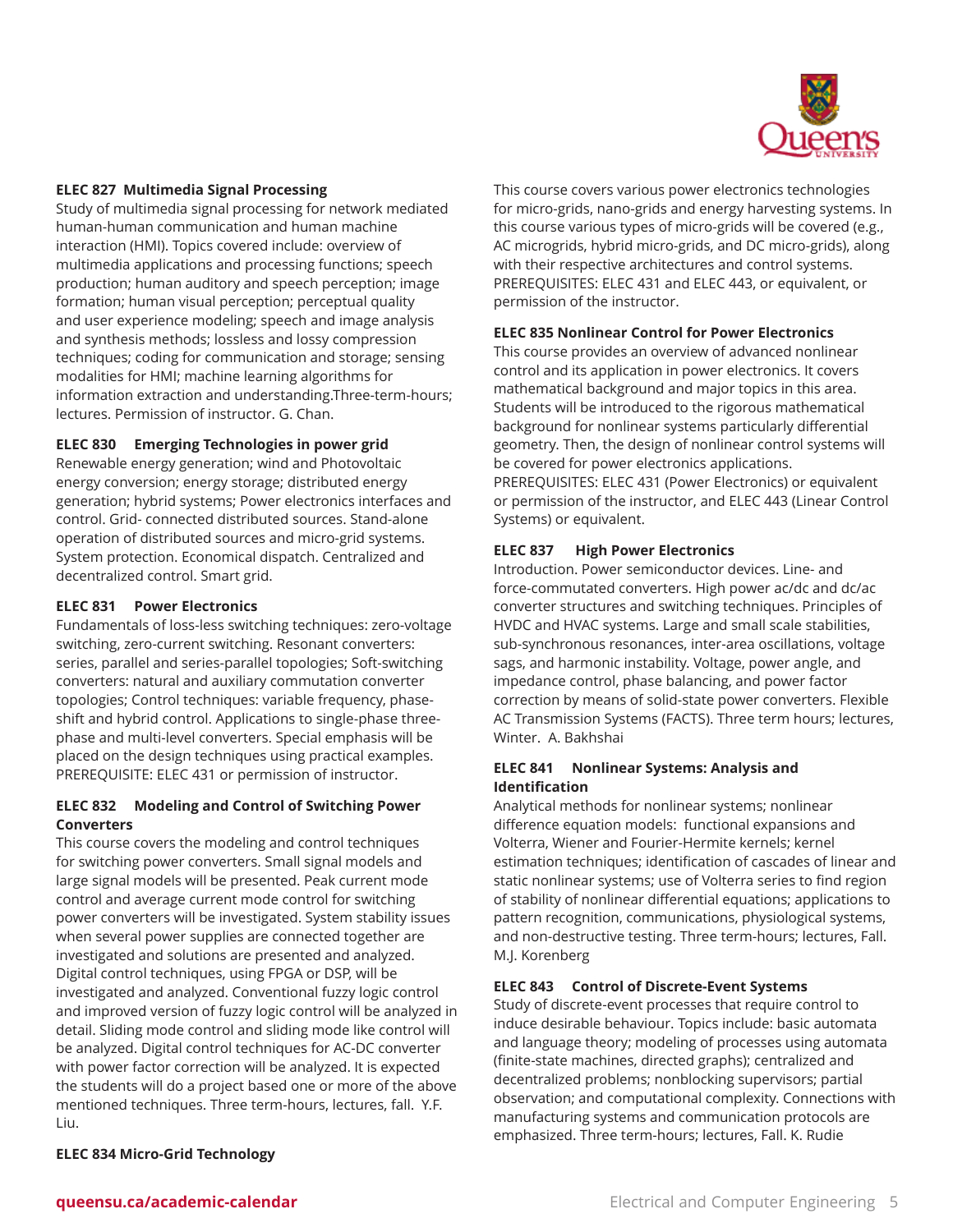

#### **ELEC 845 Vehicle Control and Navigation**

The objective of this course is to introduce graduate-level engineering students to the fundamentals of autonomous vehicles engineering. The course focuses on those tasks usually carried out by autonomy engineers, including sensor selection, applied control (e.g., trajectory and path following) and navigation techniques for autonomous vehicles that operate in real environments (e.g., mining, construction, warehouses, roadways, etc.). Although the focus in this course is on ground vehicles, the presented methods are also applicable more broadly. The audience is engineers from all relevant engineering and applied science disciplines who have an interest in mobile robotics, applied control and estimation, and robotic vehicle applications. Three term hours, Lectures. J. Marshall

PREREQUISITES: ELEC 443, MECH-350 or equivalent undergraduate level course in control systems. EXCLUSION: MINE-855

#### **ELEC 848 Control Systems Design for Robots and Telerobots**

This course provides an overview of manipulator modeling, and presents and analyzes many different control architectures designed for robots and telerobots. Topics include introduction to robotics and telerobotics; serial manipulator forward and inverse kinematics, Jacobian, singularities and dynamics; robot position and force control methodologies and their stability analyses; bilateral teleoperation control architectures, stability and performance issues due to communication delays and environment uncertainties. Three term hours, Lectures, Winter. Dr. K Hashtrudi-Zaad

#### **ELEC 852 Broadband Integrated Circuits**

Topics covered include broadband and ultra-wide band circuit design techniques with applications to wireless and lightwave systems. Broadband amplifiers, mixers and active filters are discussed using radio frequency, microwave and millimeterwave methods. Three term hours; lectures.

#### **ELEC 853 Silicon RF and Microwave Circuits**

This course presents an introduction to the design of RF and microwave circuits using silicon technologies. Topics include: an overview of silicon technologies; the design of passive structures including transmission lines, inductors, and couplers; considerations in the layout of active devices; examples of the design of circuit components on silicon; system design including integrated system-on-chip designs; and a look at the future of silicon high-speed circuits. Three term-hours, lectures; Winter. B. Frank PREREQUISITE: ELEC 483 or equivalent

#### **ELEC 854 Microwave Circuits and Systems**

Investigation of the design and performance of wireless circuits and systems at microwave and millimeter-wave frequencies. Topics include: communications transceivers, millimeter-wave imaging systems, RFID, radar systems, transmission lines and passive circuits, resonators, microstrip and lumped element low-pass and bandpass filters, amplifier noise and linearity, diode and transistor mixers, LC and relaxation oscillators, frequency multipliers and dividers, phase shifters, FSK QPSK and GMSK modulators and demodulators. Three term hours; lectures. C. Saavedra.

#### **ELEC 855 Nanoelectronics and Nano-Devices**

This course teaches the fundamentals of electron devices in nanometer regime. The course will cover introduction to the nanoelectronics, basics of quantum mechanics and band theory of solids. The concept of Coulomb blockade, many electrons phenomenon, ballistic and spin transport will be discussed and single electron transistor, quantum dots, nanowire and quantum wells based devices will be taught. PREREQUISITES: ELEC 252, ENPH 336 or equivalent courses.

#### **ELEC 856 Introduction to Nanophotonics**

The course will provide an overview of the principles of operation of current nanophotonic devices, and recent advances in nanophotonics. Topics covered will include: light- matter interaction, optical waveguides, modeling of nanophotonic devices, light propagation in periodic and anisotropic media, coupled mode devices, plasmonics, metamaterial and metasurface. Emphasis of the course will be on the underlying physics behind the operation and design of nanophotonic devices. PREREQUISITES: ELEC 381 or PHYS 239 or their equivalents.

#### **ELEC 857 Selected Topics in RF Engineering**

This course will cover advanced techniques in highfrequency electronics. Possible topics include ultra-low power circuits, wireless sensors, integrated antennas, microwave photonic circuits, RF technology for high-performance instrumentation.

PREREQUISITES: ELEC 353 and ELEC 381 (or their equivalents).

#### **ELEC 859 Unconventional Computing**

This course gives an overview of computing hardware from classic conventions to emerging frontiers: machine learning accelerators, quantum circuits, and others. It covers unconventional information representations, architectures, and programming. Assignments measuring cloud-based CPU, GPU, FPGA, neuromorphic, and quantum computers will give hands- on exposure to the physicality – the time, energy, and matter – of information processing. (3.0 credit units)

#### **ELEC 860 Communication Network Analysis**

This course provides an analytical study of communication networks that covers many of the major advances made in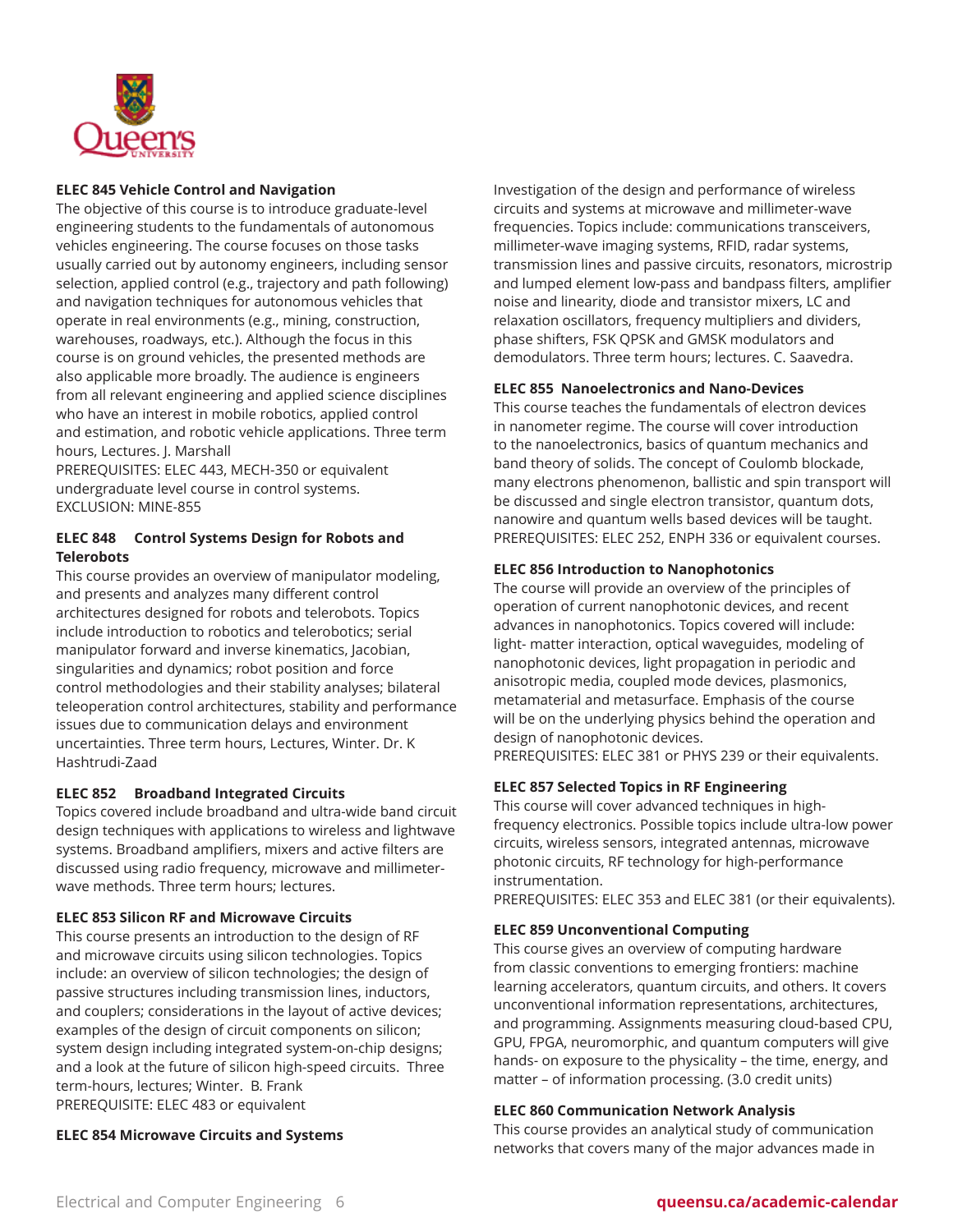

this area. Students will be introduced to the mathematical preliminaries in queueing theory, optimization and control, followed by a rigorous treatment of network architectures, protocols and algorithms, including resource allocation, congestion control, routing, and scheduling that are essential to existing and future communication networks and the Internet. Three term-hours; lectures. N. Lu PREREQUISITE: ELEC 326 (Probability and Random Processes) or equivalent.

#### **ELEC 861 Probability, Random Variables and Stochastic Processes**

The review of probability theory including probability spaces, random variables, probability distribution and density functions, characteristic functions, convergence of random sequences, and laws of large numbers. Fundamental concepts of random processes including stationarity, ergodicity, autocorrelation function and power spectral density, and transmission of random processes through linear systems. Special random processes, including Gaussian processes, with applications to electrical and computer engineering at a rigorous level. Three term-hours; lectures. S. Gazor

#### **ELEC 863 Topics in Optical Communications**

Selected topics in optical communications will be studied. Possible topics include semiconductor lasers, optical modulators, modulation formats, multiplexing and demultiplexing techniques, optical fibers, dispersion compensation, optical amplifiers, optical receivers, system performance, optical time division multiplexing, optical signal processing (e.g., wavelength conversion, optical regeneration, clock recovery), passive components, optical networks, and applications (e.g., access, metro, long-haul, ultra-long haul). Three term-hours, lectures, Fall. J.C. Cartledge

### **ELEC 864 WDM Fiber Optic Communication Systems**

This course presents the fundamentals of fiber optic communications, with focus on dense wavelength division multiplexed (DWDM) systems. Topics: components (lasers, modulators, receivers, and optical fibers) and detailed study of system issues in DWDM transmission (interplay between fiber dispersion and non-linearities, transmitter chirp, optical amplification, and polarization mode dispersion). Three term hours, lectures. S. Yam

#### **ELEC 865 Coding Theory**

The problem of reliable data transmission; communication and coding; error-detecting and error-correcting codes; classification of codes; introduction to algebra; linear block codes; cyclic codes; algebraic decoding,shift register encoding and decoding of cyclic codes; convolutional codes; Viterbi decoder; trellis codes; trellis decoding, trellis structure of codes; graphical representation ofcodes, block- and trellis-

coded modulation, codes defined on graphs, turbo codes, iterative decoding, low-density parity-check codes. Three term-hours, lectures. S. Yousefi

#### **ELEC 866 Signal Detection and Estimation**

Vector space concepts. Hypothesis testing. Signal detection in discrete time including performance evaluation methods and sequential detection. Parameter estimation, including Bayesian, maximum-likelihood and minimum-variance unbiased estimation. Signal estimation in discrete time, including Kalman filtering, linear estimation, and Wiener filtering. Applications include communications, sensor array, image processing, and target tracking. Three term-hours; lectures. S.D. Blostein.

#### **ELEC 867 Data Communication**

Channel characterization and transmission impairments, performance evaluation, baseband pulse transmission, linear modulation, frequency and phase modulation, detection theory and system optimization, equalization, coded modulation.

#### **ELEC 869 MIMO Communications Systems**

This course introduces fundamental theories of multipleinput multiple-output (MIMO) communications systems and design of space-time codes. Topic includes: MIMO channel models; capacity of MIMO systems; transmit and receive diversity; design criteria for space-time codes; space-time block codes; space-time trellis codes; layered space-time codes; differential space-time block codes; combined spacetime codes and interference suppression; super-orthogonal space-time codes; variable rate space-time block codes. Three term-hours, lectures. I. Kim

#### **ELEC 870 Human-Robot Interaction**

This course focuses on the study and design of humanrobot interactions (HRIs). Students will gain exposure to a broad cross-section of HRI research, exploring topics such as sensors and actuators, software architectures and design and evaluation tools. Selected HRI subdomains will be examined, including nonverbal communication, trust, and ethics. (3.0 credit units)

PREREQUISITE: ELEC 344 or similar course. CO-REQUISITES: ELEC 448 or MECH 456 or MREN 348 or similar from another university, OR permission of the instructor.

### **ELEC 871 Shared-Memory Multiprocessor Systems**

This course provides a comprehensive overview of shared-memory multiprocessing. Topics include: sharedmemory programming, system and application software considerations, cache coherence protocols, memory consistency models, small-scale and large-scale sharedmemory architectures, and case studies to explore practical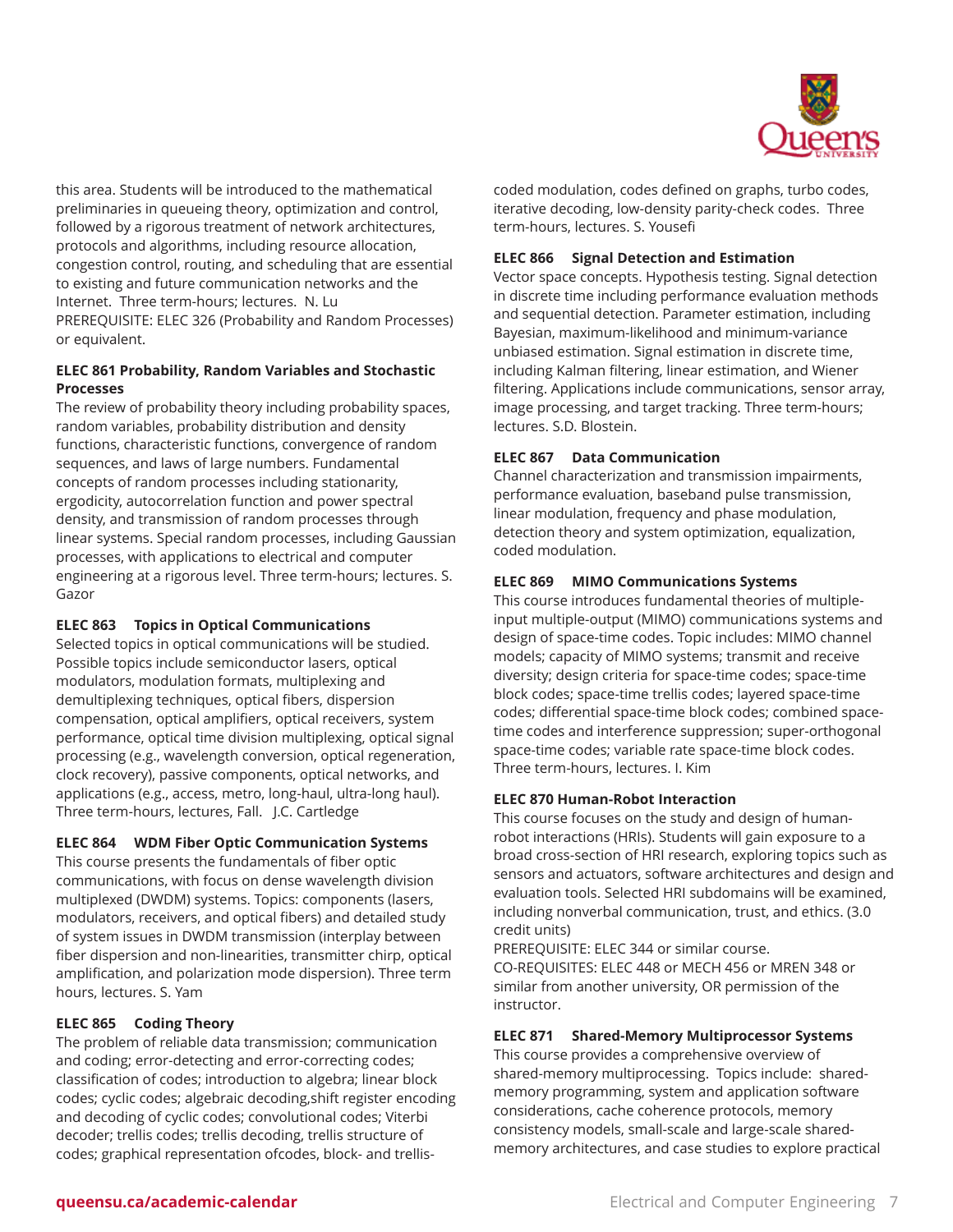

considerations in multiprocessor systems ranging from single-chip implementations to scalable high-performance platforms. Three term hours; lectures. Winter. N. Manjikian

#### **ELEC 872 Artificial Intelligence and Interactive Systems**

Fundamental concepts and applications of intelligent and interactive system design and implementation. Topics include: (1) Sensors and Signals in Interactive Systems (2) Data Preprocessing: data acquisition, filtering, missing data, source separation, feature extraction, feature selection, dimensionality reduction; (3) Machine Learning: supervised learning, ensemble learning, multi-task learning, unsupervised learning; (4) Identity Recognition; (5) Activity Recognition and Analysis; (6) Affective Computing. Three term hours. Lectures. A. Etemad

PREREQUISITE: ELEC 326 or equivalent, or permission of the instructor.

#### **ELEC 873 Cluster Computing**

This course covers topics related to network-based parallel computing systems. Issues related to clusters and computational "grid" such as interprocessor communications, message-passing and mixed mode paradigms and programming techniques, high performance interconnects, efficient host-network interface for fast messaging, lightweight user-level messaging layers and protocols, (network interface-assisted based) collective communications, communication latency tolerance techniques, power-aware high-performance computing, high performance file systems and I/O, benchmarking and performance evaluation, scheduling and load balancing, system-level middleware and computational grid applications and services will be discussed, Research papers from literature, a term paper and hands-on programming and experiments on a network of workstations will supplement the course. Three term-hours; lectures. A. Afsahi

#### **ELEC 874 Deep Learning in Computer Vision**

This course will study advances in Deep Learning as applied to the field of Computer Vision. The course will start with the introduction of AlexNet in 2012, and will advance chronologically, exploring the innovations that led to the significant improvements in performance. Topics covered will include object detection and recognition, region proposal networks, instance and semantic segmentation, depth and video processing. Three term hours, lectures. M. Greenspan PREREQUISITES: ELEC 474, ELEC 425 or equivalent, or permission of instructor.

#### **ELEC 875 Software Design Recovery and Automated Evolution**

Design recovery is the extraction of a design model from the artifacts of an existing software system. This design model is used to continue the evolution of the system. The

model can be used in the planning and impact analysis stage, while making the changes and to test the result. The extracted design model can also be used to automate each of these tasks to varying degrees. Topics include design models, design recovery techniques, software evolution tasks, the semantics of programming languages and execution environments, and source code transformation. Three termhours, lectures, Winter, T. Dean.

#### **ELEC 876 Software Reengineering**

This course covers software reengineering techniques and tools that facilitate the evolution of legacy systems. This course is broken into three major parts. In the first part, the course discusses the terminology and the processes pertaining to software evolution. In the second part, the course provides the fundamental reengineering techniques to modernize legacy systems. These techniques include source code analysis, architecture recovery, and code restructuring. The last part of the course focuses on specific topics in software reengineering research. The topics include software refactoring strategies, migration to Object Oriented platforms, quality issues in reengineering processes, migration to network-centric environments, and software integration. Three term-hours, lectures, Fall, Y. Zou

#### **ELEC 877 AI for Cybersecurity**

This course covers the fundamentals of cybersecurity and machine learning, selected topics in machine learning for cybersecurity, including anomaly detection, malware analysis, network traffic analysis, and fake news defense, and the advanced topics in artificial intelligence (AI) security, including privacy-preserving AI, fairness in AI, and adversarial machine learning. Three term hours, Lectures. J. Ni. PREREQUISITE: ELEC 425 or equivalent, or permission of the instructor

#### **ELEC 878 Extreme Scale Networking**

This course will provide students with understanding of the field of Extreme-scale Systems with an emphasis on Extreme-Scale networks. Students will learn the fundamentals of Extreme-scale systems networks and an ability to read, understand, discuss and critique research. Use cases like Scientific computing, AI/ML, big data and commercial applications will be discussed. (3.0 credit units). PREREQUISITE: ELEC 373 (networks) or equivalent. Prerequisites may be waived with permission of the instructor.

#### **ELEC- 879 Wearable and IoT Computing**

This course focuses on recent advances and computing trends in wearable technologies, mobile devices, the Internet of Things (IoT), smart homes, and smart vehicles. The history, background, and applications of these systems are reviewed, followed by the description of common sensing technologies often utilized in these devices. Signal/time-series analysis